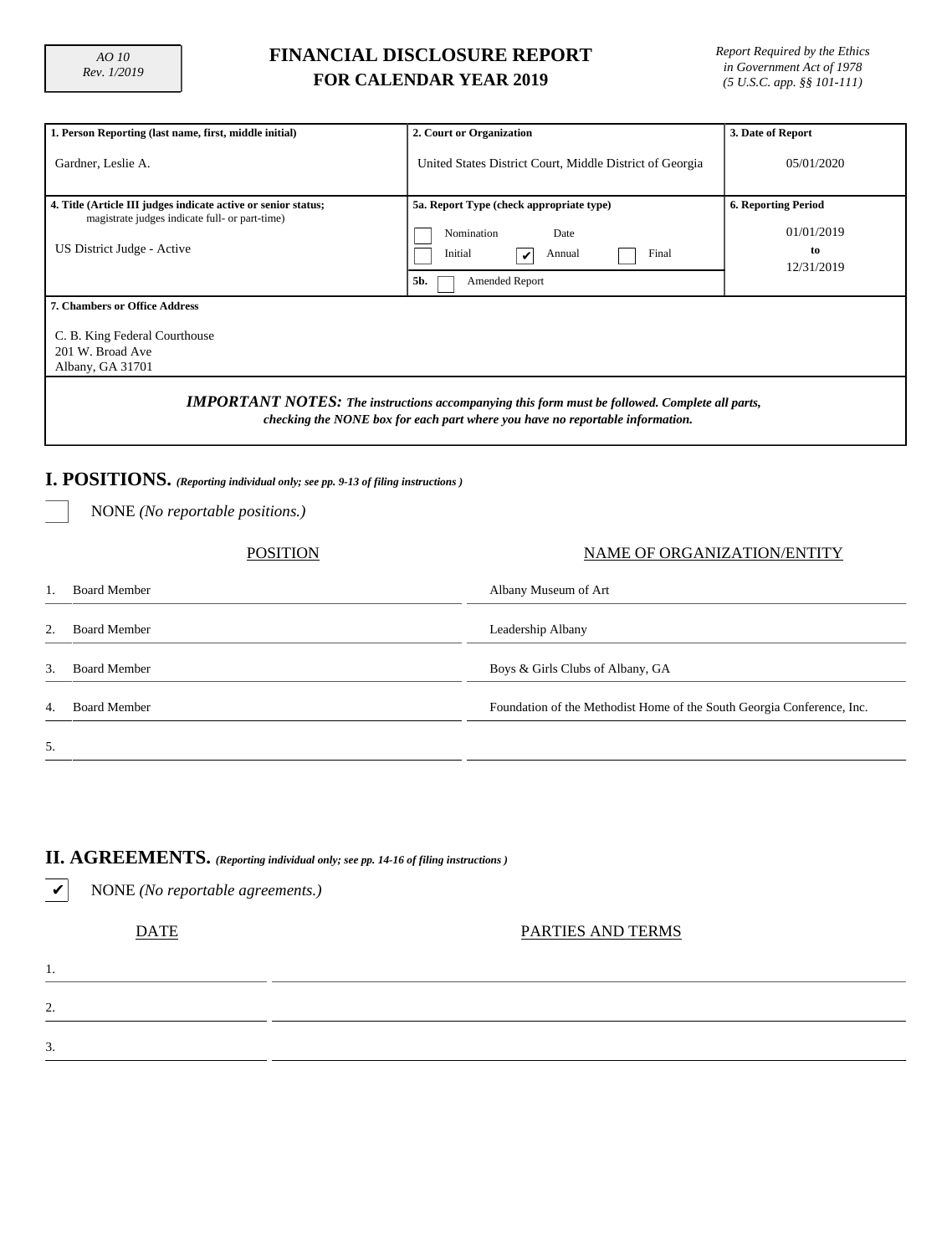Page 2 of 8

1.

2.

3.

4.

**Gardner, Leslie A.**

05/01/2020

### **III. NON-INVESTMENT INCOME.** *(Reporting individual and spouse; see pp. 17-24 of filing instructions )*

#### **A. Filer's Non-Investment Income**

✔ NONE *(No reportable non-investment income.)*

| <b>DATE</b> | <b>SOURCE AND TYPE</b> | $\frac{INCOME}{(yours, not\,, y)}$ |  |  |  |
|-------------|------------------------|------------------------------------|--|--|--|
|             |                        |                                    |  |  |  |
|             |                        |                                    |  |  |  |
|             |                        |                                    |  |  |  |
|             |                        |                                    |  |  |  |

#### **B. Spouse's Non-Investment Income -** *If you were married during any portion of the reporting year, complete this section.*

*(Dollar amount not required except for honoraria.)*

| $\sim$      | $\overline{\phantom{a}}$             |
|-------------|--------------------------------------|
| <b>DATE</b> | <b>SOURCE AND TYPE</b>               |
| 1.2019      | Self-employed (motivational speaker) |
| 2.          |                                      |
| 3.          |                                      |
| 4.          |                                      |

## **IV. REIMBURSEMENTS** *-- transportation, lodging, food, entertainment.*

*(Includes those to spouse and dependent children; see pp. 25-27 of filing instructions.)*

NONE *(No reportable non-investment income.)*

| $\boldsymbol{\mathcal{U}}$ | NONE (No reportable reimbursements.) |              |                 |                |                               |  |  |  |  |  |  |  |
|----------------------------|--------------------------------------|--------------|-----------------|----------------|-------------------------------|--|--|--|--|--|--|--|
|                            | <b>SOURCE</b>                        | <b>DATES</b> | <b>LOCATION</b> | <b>PURPOSE</b> | <b>ITEMS PAID OR PROVIDED</b> |  |  |  |  |  |  |  |
| 1.                         |                                      |              |                 |                |                               |  |  |  |  |  |  |  |
| 2.                         |                                      |              |                 |                |                               |  |  |  |  |  |  |  |
| 3.                         |                                      |              |                 |                |                               |  |  |  |  |  |  |  |
| 4.                         |                                      |              |                 |                |                               |  |  |  |  |  |  |  |
| 5.                         |                                      |              |                 |                |                               |  |  |  |  |  |  |  |
|                            |                                      |              |                 |                |                               |  |  |  |  |  |  |  |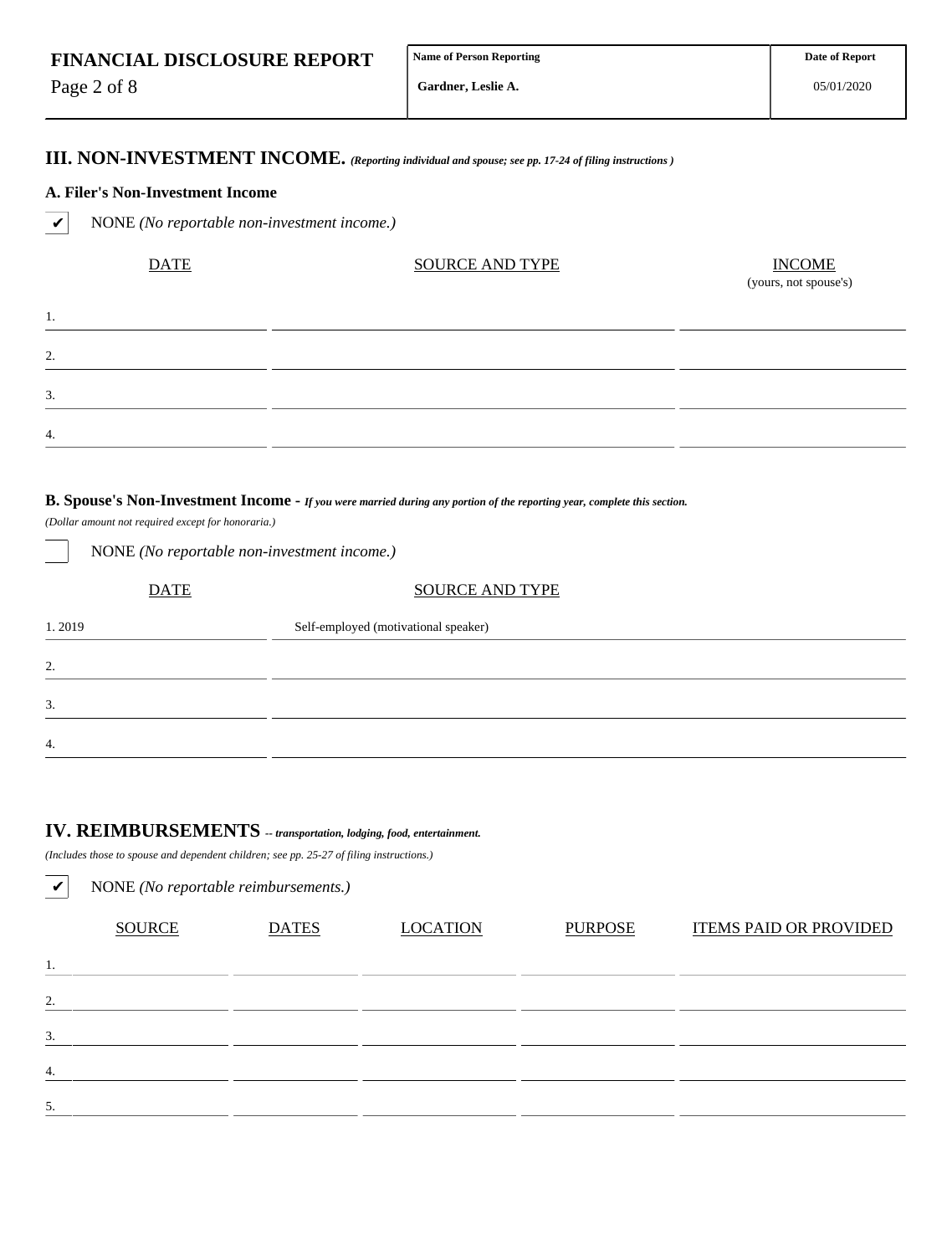| <b>FINANCIAL DISCLOSURE REPORT</b> | <b>Name of Person Reporting</b> | <b>Date of Report</b> |
|------------------------------------|---------------------------------|-----------------------|
| Page 3 of 8                        | <b>Gardner, Leslie A.</b>       | 05/01/2020            |

**V. GIFTS.** *(Includes those to spouse and dependent children; see pp. 28-31 of filing instructions.)*

✔ NONE *(No reportable gifts.)*

NONE *(No reportable liabilities.)*

| <b>SOURCE</b> | <b>DESCRIPTION</b> | <b>VALUE</b> |
|---------------|--------------------|--------------|
| 1.            |                    |              |
| $\mathcal{L}$ |                    |              |
| 3.            |                    |              |
| 4.            |                    |              |
| 5.            |                    |              |

## **VI. LIABILITIES.** *(Includes those of spouse and dependent children; see pp. 32-33 of filing instructions.)*

CREDITOR DESCRIPTION VALUE CODE 1. Discover **Example 2018** Personal Loan **Contract Contract Contract Contract Contract Contract Contract Contract Contract Contract Contract Contract Contract Contract Contract Contract Contract Contract Contract Contract** 2. 3. 4. 5.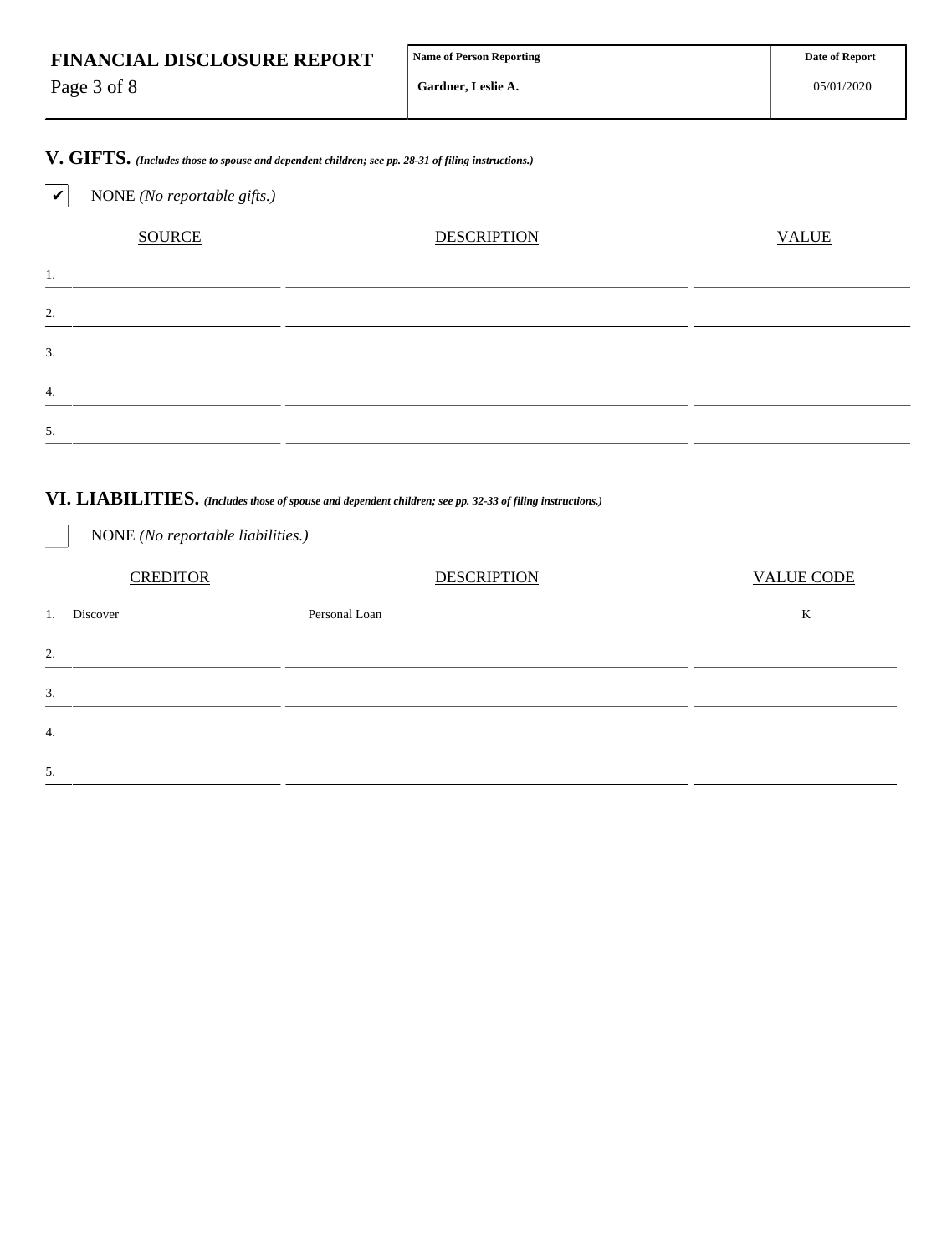Page 4 of 8

**Gardner, Leslie A.**

#### **VII. INVESTMENTS and TRUSTS** *-- income, value, transactions (Includes those of spouse and dependent children; see pp. 34-60 of filing instructions.)*

NONE *(No reportable income, assets, or transactions.)*

|     | $\mathbf{A}$<br><b>Description of Assets</b>                                                 |                                    | $\, {\bf B}$<br>Income during                                     | $\mathbf C$<br>Gross value at end |                                                                    | $\mathbf D$<br>Transactions during reporting period |                         |                                   |                                  |                                                                   |
|-----|----------------------------------------------------------------------------------------------|------------------------------------|-------------------------------------------------------------------|-----------------------------------|--------------------------------------------------------------------|-----------------------------------------------------|-------------------------|-----------------------------------|----------------------------------|-------------------------------------------------------------------|
|     | (including trust assets)<br>Place " $(X)$ " after each asset<br>exempt from prior disclosure | (1)<br>Amount<br>Code 1<br>$(A-H)$ | reporting period<br>(2)<br>Type (e g,<br>div, rent,<br>or $int$ ) | (1)<br>Value<br>Code 2<br>$(J-P)$ | of reporting period<br>(2)<br>Value<br>Method<br>Code 3<br>$(Q-W)$ | (1)<br>Type (e g,<br>buy, sell,<br>redemption)      | (2)<br>Date<br>mm/dd/yy | (3)<br>Value<br>Code 2<br>$(J-P)$ | (4)<br>Gain<br>Code 1<br>$(A-H)$ | (5)<br>Identity of<br>buyer/seller<br>(if private<br>transaction) |
| 1.  | Individual Assets (H)                                                                        |                                    |                                                                   |                                   |                                                                    |                                                     |                         |                                   |                                  |                                                                   |
| 2.  | <b>BANK OF AMERICA (cash)</b>                                                                | A                                  | Interest                                                          | J                                 | $\mathbf T$                                                        |                                                     |                         |                                   |                                  |                                                                   |
| 3.  | NAVY FEDERAL CREDIT UNION (cash)                                                             | A                                  | Interest                                                          | M                                 | $\mathbf T$                                                        |                                                     |                         |                                   |                                  |                                                                   |
| 4.  | <b>BROKERAGE #1 (H)</b>                                                                      |                                    |                                                                   |                                   |                                                                    |                                                     |                         |                                   |                                  |                                                                   |
| 5.  | <b>BANK OF AMER/ML BANK DEPOSIT</b><br>PROG (cash)                                           | A                                  | Interest                                                          | K                                 | T                                                                  |                                                     |                         |                                   |                                  |                                                                   |
| 6.  | WELLPOINT INC GLB 03.300% JAN 15<br>2023 (94973VBA4)                                         | A                                  | Interest                                                          | K                                 | $\mathbf T$                                                        |                                                     |                         |                                   |                                  |                                                                   |
| 7.  | AMERIPRISE FINANCIAL INC GLB<br>04.000% OCT 15 2023 (03076CAF3)                              | A                                  | Interest                                                          | K                                 | $\mathbf T$                                                        |                                                     |                         |                                   |                                  |                                                                   |
| 8.  | CATERPILLAR FINANCIAL SE SER<br>MTN 03.750% NOV 24 2023 (14912L5X5)                          | A                                  | Interest                                                          | K                                 | T                                                                  |                                                     |                         |                                   |                                  |                                                                   |
| 9.  | ADOBE INC (ADBE)                                                                             |                                    | None                                                              | J                                 | $\mathbf T$                                                        |                                                     |                         |                                   |                                  |                                                                   |
| 10. | ALIBABA GROUP HOLDING LT<br>(BABA)                                                           |                                    | None                                                              | J                                 | $\mathbf T$                                                        | Buy                                                 | 02/12/19                | J                                 |                                  |                                                                   |
| 11. | ALPHABET INC SHS CL A (GOOGL)                                                                |                                    | None                                                              | J                                 | $\mathbf T$                                                        | Buy                                                 | 10/24/19                | J                                 |                                  |                                                                   |
| 12. | AMAZON COM INC (AMZN)                                                                        |                                    | None                                                              | J                                 | T                                                                  |                                                     |                         |                                   |                                  |                                                                   |
| 13. | AMGEN INC (AMGN)                                                                             | A                                  | Dividend                                                          |                                   |                                                                    | Sold                                                | 05/31/19                | J                                 |                                  |                                                                   |
| 14. | APPLE INC (AAPL)                                                                             | A                                  | Dividend                                                          | J                                 | $\mathbf T$                                                        |                                                     |                         |                                   |                                  |                                                                   |
|     | 15. AUTODESK INC DEL PV (ADSK)                                                               |                                    | None                                                              | J                                 | $\mathbf T$                                                        | Buy                                                 | 02/13/19                | J                                 |                                  |                                                                   |
| 16. | <b>BOEING COMPANY (BA)</b>                                                                   | A                                  | Dividend                                                          | J                                 | $\mathbf T$                                                        | Buy                                                 | 02/12/19                | J                                 |                                  |                                                                   |
|     | 17. BROADCOM LTD (AVGO)                                                                      | A                                  | Dividend                                                          | J                                 | $\mathbf T$                                                        | Buy                                                 | 01/15/19                | J                                 |                                  |                                                                   |

1 Income Gain Codes: (See Columns B1 and D4)

2 Value Codes (See Columns C1 and D3)

3 Value Method Codes (See Column C2)

 $F = $50,001 - $100,000$ J =\$15,000 or less N =\$250,001 - \$500,000 P3 =\$25,000,001 - \$50,000,000 Q =Appraisal U =Book Value

 $A = $1,000$  or less

 $B = $1,001 - $2,500$  $G = $100,001 - $1,000,000$ K =\$15,001 - \$50,000 O =  $$500,001 - $1,000,000$ 

R =Cost (Real Estate Only) V =Other

 $C = $2,501 - $5,000$ H1 =\$1,000,001 - \$5,000,000 L =\$50,001 - \$100,000 P1 =\$1,000,001 - \$5,000,000 P4 =More than \$50,000,000 S =Assessment W =Estimated

 $D = $5,001 - $15,000$ H2 =More than \$5,000,000 M =\$100,001 - \$250,000 P2 =\$5,000,001 - \$25,000,000  $E = $15,001 - $50,000$ 

T =Cash Market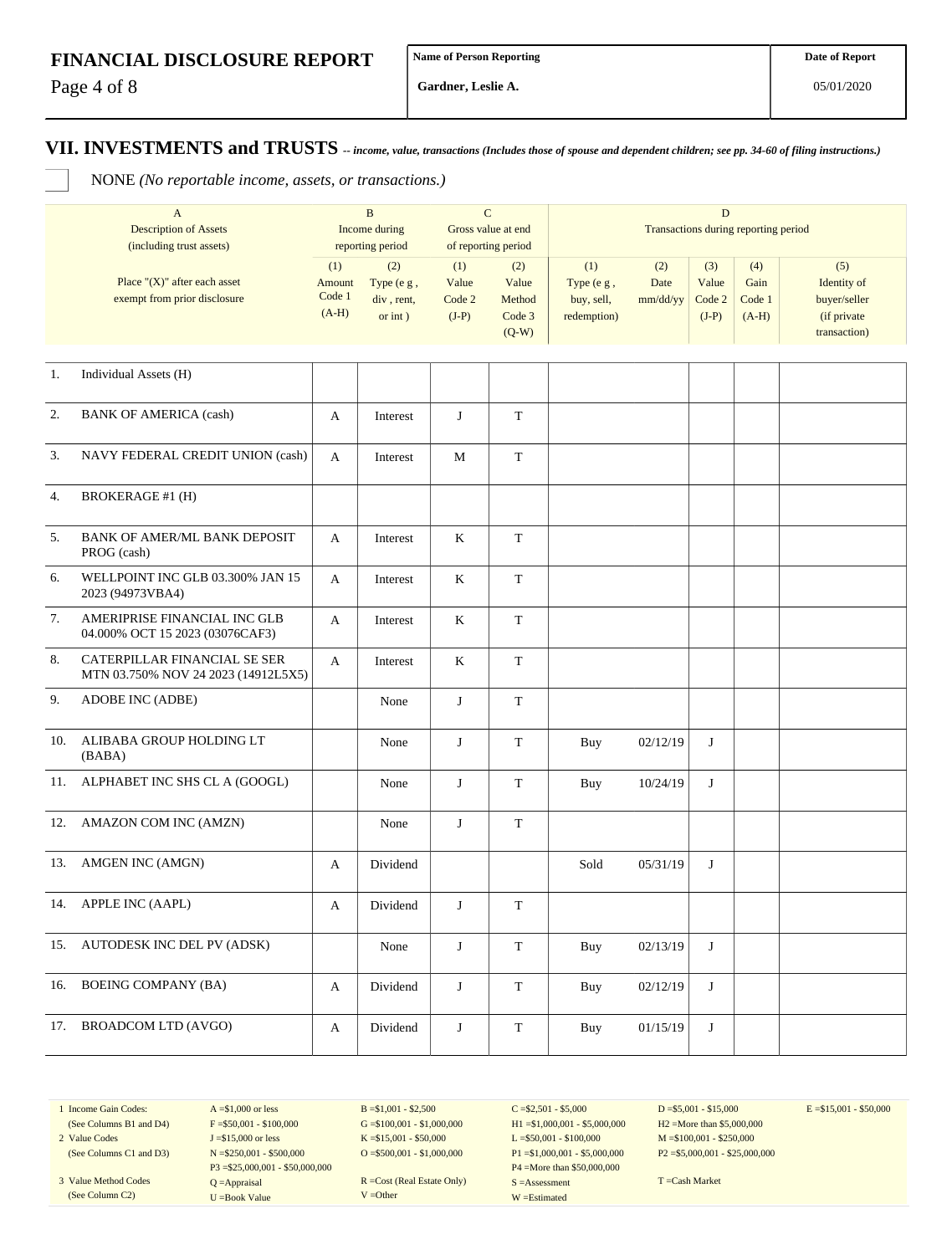Page 5 of 8

**Gardner, Leslie A.**

#### **VII. INVESTMENTS and TRUSTS** *-- income, value, transactions (Includes those of spouse and dependent children; see pp. 34-60 of filing instructions.)*

NONE *(No reportable income, assets, or transactions.)*

|     | $\mathbf{A}$<br><b>Description of Assets</b><br>(including trust assets) |                                    | $\bf{B}$<br>Income during<br>reporting period | $\mathbf C$                       | Gross value at end<br>of reporting period   | $\mathbf D$<br>Transactions during reporting period |                         |                                   |                                  |                                                                   |  |
|-----|--------------------------------------------------------------------------|------------------------------------|-----------------------------------------------|-----------------------------------|---------------------------------------------|-----------------------------------------------------|-------------------------|-----------------------------------|----------------------------------|-------------------------------------------------------------------|--|
|     | Place " $(X)$ " after each asset<br>exempt from prior disclosure         | (1)<br>Amount<br>Code 1<br>$(A-H)$ | (2)<br>Type (e g,<br>div, rent,<br>or $int$ ) | (1)<br>Value<br>Code 2<br>$(J-P)$ | (2)<br>Value<br>Method<br>Code 3<br>$(Q-W)$ | (1)<br>Type (e g,<br>buy, sell,<br>redemption)      | (2)<br>Date<br>mm/dd/yy | (3)<br>Value<br>Code 2<br>$(J-P)$ | (4)<br>Gain<br>Code 1<br>$(A-H)$ | (5)<br>Identity of<br>buyer/seller<br>(if private<br>transaction) |  |
| 18. | CISCO SYSTEMS INC (CSCO)                                                 | A                                  | Dividend                                      |                                   |                                             | Sold                                                | 10/24/19                | J                                 |                                  |                                                                   |  |
| 19. | HOME DEPOT (HD)                                                          | A                                  | Dividend                                      | J                                 | $\mathbf T$                                 |                                                     |                         |                                   |                                  |                                                                   |  |
| 20. | INTUITIVE SURGICAL (ISRG)                                                |                                    | None                                          | J                                 | T                                           |                                                     |                         |                                   |                                  |                                                                   |  |
| 21. | JPMORGAN CHASE & CO (JPM)                                                | A                                  | Dividend                                      | J                                 | T                                           |                                                     |                         |                                   |                                  |                                                                   |  |
| 22. | LAUDER ESTEE COS (EL)                                                    | A                                  | Dividend                                      |                                   |                                             | Sold                                                | 01/15/19                | J                                 |                                  |                                                                   |  |
| 23. | MASTERCARD INC (MA)                                                      | A                                  | Dividend                                      | J                                 | T                                           |                                                     |                         |                                   |                                  |                                                                   |  |
| 24. | MCDONALDS CORP (MCD)                                                     | A                                  | Dividend                                      | J                                 | T                                           |                                                     |                         |                                   |                                  |                                                                   |  |
| 25. | MERCK AND CO INC SHS (MRK)                                               | A                                  | Dividend                                      | J                                 | T                                           | Buy                                                 | 02/13/19                | J                                 |                                  |                                                                   |  |
| 26. | MICROSOFT CORP (MSFT)                                                    | A                                  | Dividend                                      | J                                 | T                                           |                                                     |                         |                                   |                                  |                                                                   |  |
| 27. | O'REILLY AUTOMOTIVE (ORLY)                                               |                                    | None                                          | J                                 | $\mathbf T$                                 |                                                     |                         |                                   |                                  |                                                                   |  |
| 28. | PFIZER INC (PFE)                                                         | A                                  | Dividend                                      |                                   |                                             | Sold                                                | 10/24/19                | J                                 |                                  |                                                                   |  |
| 29. | SALESFORCE.COM (CRM)                                                     |                                    | None                                          | J                                 | T                                           |                                                     |                         |                                   |                                  |                                                                   |  |
| 30. | THERMO FISHER SCIENTIFIC INC<br>(UNH)                                    | A                                  | Dividend                                      | J                                 | $\mathbf T$                                 | <b>Buy</b>                                          | 10/24/19                | J                                 |                                  |                                                                   |  |
| 31. | SANOFI ADR (SNY)                                                         |                                    | None                                          |                                   |                                             | Sold                                                | 02/13/19                | J                                 |                                  |                                                                   |  |
| 32. | UNITEDHEALTH GROUP INC (UNH)                                             | A                                  | Dividend                                      | J                                 | T                                           |                                                     |                         |                                   |                                  |                                                                   |  |
| 33. | VERIZON COMMUNICATNS COM (VZ)                                            | A                                  | Dividend                                      | J                                 | $\mathbf T$                                 |                                                     |                         |                                   |                                  |                                                                   |  |
|     | 34. XILINX INC (XLNX)                                                    | A                                  | Dividend                                      |                                   |                                             | Buy                                                 | 03/21/19                | J                                 |                                  |                                                                   |  |

1 Income Gain Codes:

(See Columns C1 and D3) 3 Value Method Codes (See Column C2)

(See Columns B1 and D4) 2 Value Codes

 $F = $50,001 - $100,000$ J =\$15,000 or less N =\$250,001 - \$500,000 P3 =\$25,000,001 - \$50,000,000 Q =Appraisal U =Book Value

 $A = $1,000$  or less

 $B = $1,001 - $2,500$  $G = $100,001 - $1,000,000$ K =\$15,001 - \$50,000 O =  $$500,001 - $1,000,000$ 

R =Cost (Real Estate Only) V =Other

 $C = $2,501 - $5,000$ H1 =\$1,000,001 - \$5,000,000 L =\$50,001 - \$100,000 P1 =\$1,000,001 - \$5,000,000 P4 =More than \$50,000,000 S =Assessment W =Estimated

 $D = $5,001 - $15,000$ H2 =More than \$5,000,000 M =\$100,001 - \$250,000 P2 =\$5,000,001 - \$25,000,000  $E = $15,001 - $50,000$ 

T =Cash Market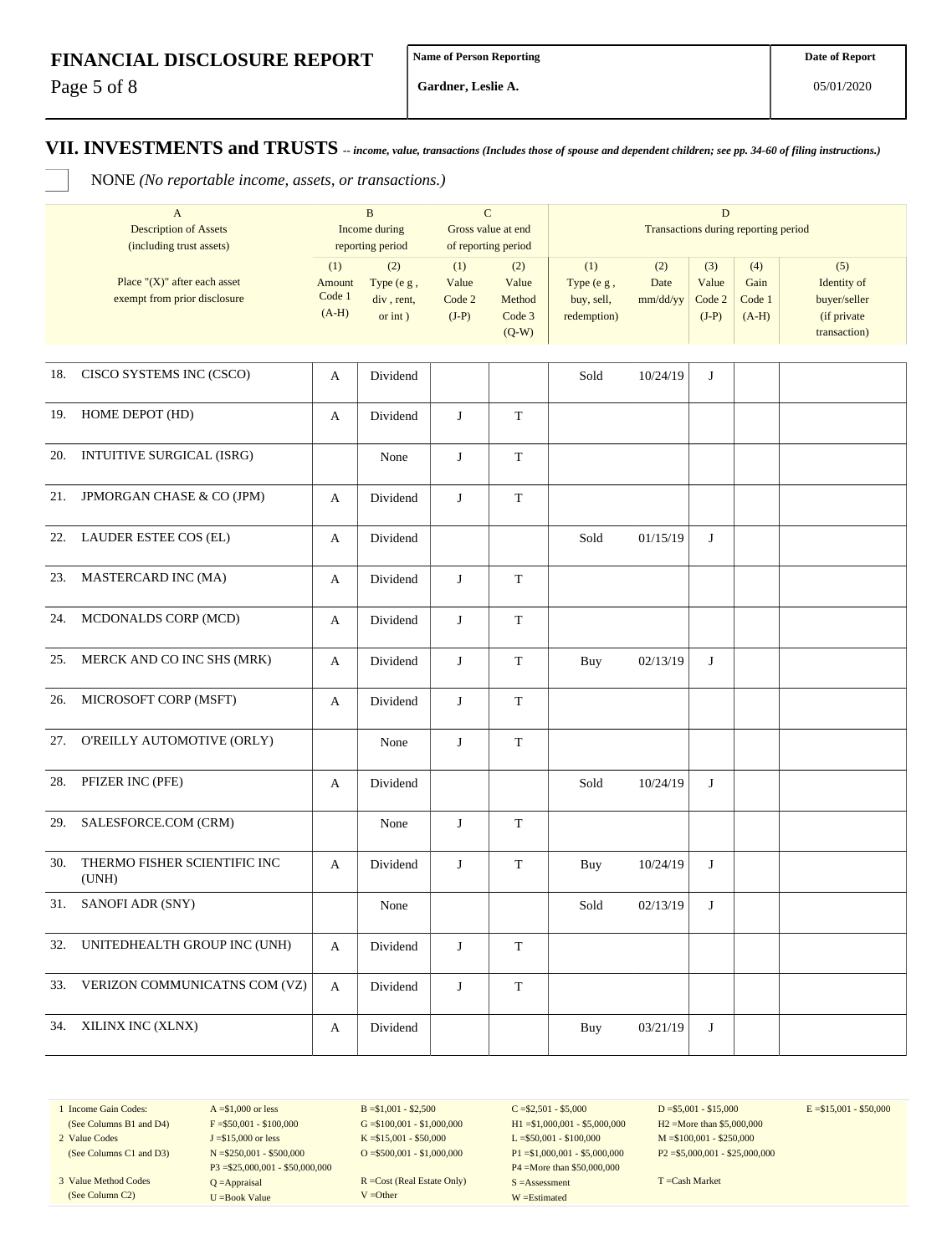Page 6 of 8

**Gardner, Leslie A.**

05/01/2020

#### **VII. INVESTMENTS and TRUSTS** *-- income, value, transactions (Includes those of spouse and dependent children; see pp. 34-60 of filing instructions.)*

NONE *(No reportable income, assets, or transactions.)*

|     | $\mathbf{A}$<br><b>Description of Assets</b><br>(including trust assets) |                                    | $\mathbf{B}$<br>Income during<br>reporting period | $\mathbf C$<br>Gross value at end | of reporting period                         | $\overline{D}$<br>Transactions during reporting period |                         |                                   |                                  |                                                                    |  |
|-----|--------------------------------------------------------------------------|------------------------------------|---------------------------------------------------|-----------------------------------|---------------------------------------------|--------------------------------------------------------|-------------------------|-----------------------------------|----------------------------------|--------------------------------------------------------------------|--|
|     | Place " $(X)$ " after each asset<br>exempt from prior disclosure         | (1)<br>Amount<br>Code 1<br>$(A-H)$ | (2)<br>Type (e g,<br>div, rent,<br>$or$ int $)$   | (1)<br>Value<br>Code 2<br>$(J-P)$ | (2)<br>Value<br>Method<br>Code 3<br>$(Q-W)$ | (1)<br>Type (e g,<br>buy, sell,<br>redemption)         | (2)<br>Date<br>mm/dd/yy | (3)<br>Value<br>Code 2<br>$(J-P)$ | (4)<br>Gain<br>Code 1<br>$(A-H)$ | (5)<br>Identity of<br>buyer/seller<br>(if private)<br>transaction) |  |
| 35. |                                                                          |                                    |                                                   |                                   |                                             |                                                        |                         |                                   |                                  |                                                                    |  |
|     |                                                                          |                                    |                                                   |                                   |                                             | Sold                                                   | 09/20/19                | J                                 |                                  |                                                                    |  |
| 36. | INVESCO QQQ TR SER 1 (QQQ)                                               | A                                  | Dividend                                          | $\mathbf{J}$                      | T                                           |                                                        |                         |                                   |                                  |                                                                    |  |
| 37. | ISHARES RUSSELL 1000 GROWTH<br>(IWF)                                     | $\mathbf{A}$                       | Dividend                                          | $\mathbf{J}$                      | T                                           |                                                        |                         |                                   |                                  |                                                                    |  |
| 38. | ISHARES RUSSELL 1000 VALUE (IWD)                                         | $\mathbf{A}$                       | Dividend                                          | $\mathbf{J}$                      | T                                           |                                                        |                         |                                   |                                  |                                                                    |  |
| 39. | ISHARES RUSSELL MIDCAP GROWTH<br>(IWP)                                   | $\mathbf{A}$                       | Dividend                                          | $\mathbf{J}$                      | T                                           |                                                        |                         |                                   |                                  |                                                                    |  |
| 40. | ISHARES 20+ YEAR TREASURY BOND<br>ETF (TLT)                              | $\mathbf{A}$                       | Dividend                                          | $\mathbf{J}$                      | T                                           | Buy                                                    | 05/31/19                | J                                 |                                  |                                                                    |  |
| 41. | SPDR DOW JONES INDUST AV ETF<br>TRUST (DIA)                              | $\mathbf{A}$                       | Dividend                                          | $\mathbf{J}$                      | T                                           |                                                        |                         |                                   |                                  |                                                                    |  |
| 42. | SPDR S&P 500 ETF TRUST (SPY)                                             | $\mathbf{A}$                       | Dividend                                          | $\mathbf{J}$                      | T                                           |                                                        |                         |                                   |                                  |                                                                    |  |
| 43. | <b>BROKERAGE #2 (H)</b>                                                  |                                    |                                                   |                                   |                                             |                                                        |                         |                                   |                                  |                                                                    |  |
| 44. | <b>BANK OF AMER/ML BANK DEPOSIT</b><br>PROG (cash)                       | $\mathbf B$                        | Interest                                          | $\Omega$                          | T                                           |                                                        |                         |                                   |                                  |                                                                    |  |
| 45. | ISA SANTANDER BK, NA (cash)                                              | A                                  | Interest                                          | M                                 | T                                           |                                                        |                         |                                   |                                  |                                                                    |  |

1 Income Gain Codes: (See Columns B1 and D4)

- 2 Value Codes
- (See Columns C1 and D3) 3 Value Method Codes

(See Column C2)

 $A = $1,000$  or less  $F = $50,001 - $100,000$ J =\$15,000 or less N =\$250,001 - \$500,000 P3 =\$25,000,001 - \$50,000,000 Q =Appraisal U =Book Value

 $B = $1,001 - $2,500$  $G = $100,001 - $1,000,000$ K =\$15,001 - \$50,000 O =  $$500,001 - $1,000,000$ 

R =Cost (Real Estate Only) V =Other

 $C = $2,501 - $5,000$ H1 =\$1,000,001 - \$5,000,000 L =\$50,001 - \$100,000 P1 =\$1,000,001 - \$5,000,000 P4 =More than \$50,000,000 S =Assessment W =Estimated

 $D = $5,001 - $15,000$ H2 =More than \$5,000,000 M =\$100,001 - \$250,000 P2 =\$5,000,001 - \$25,000,000  $E = $15,001 - $50,000$ 

T =Cash Market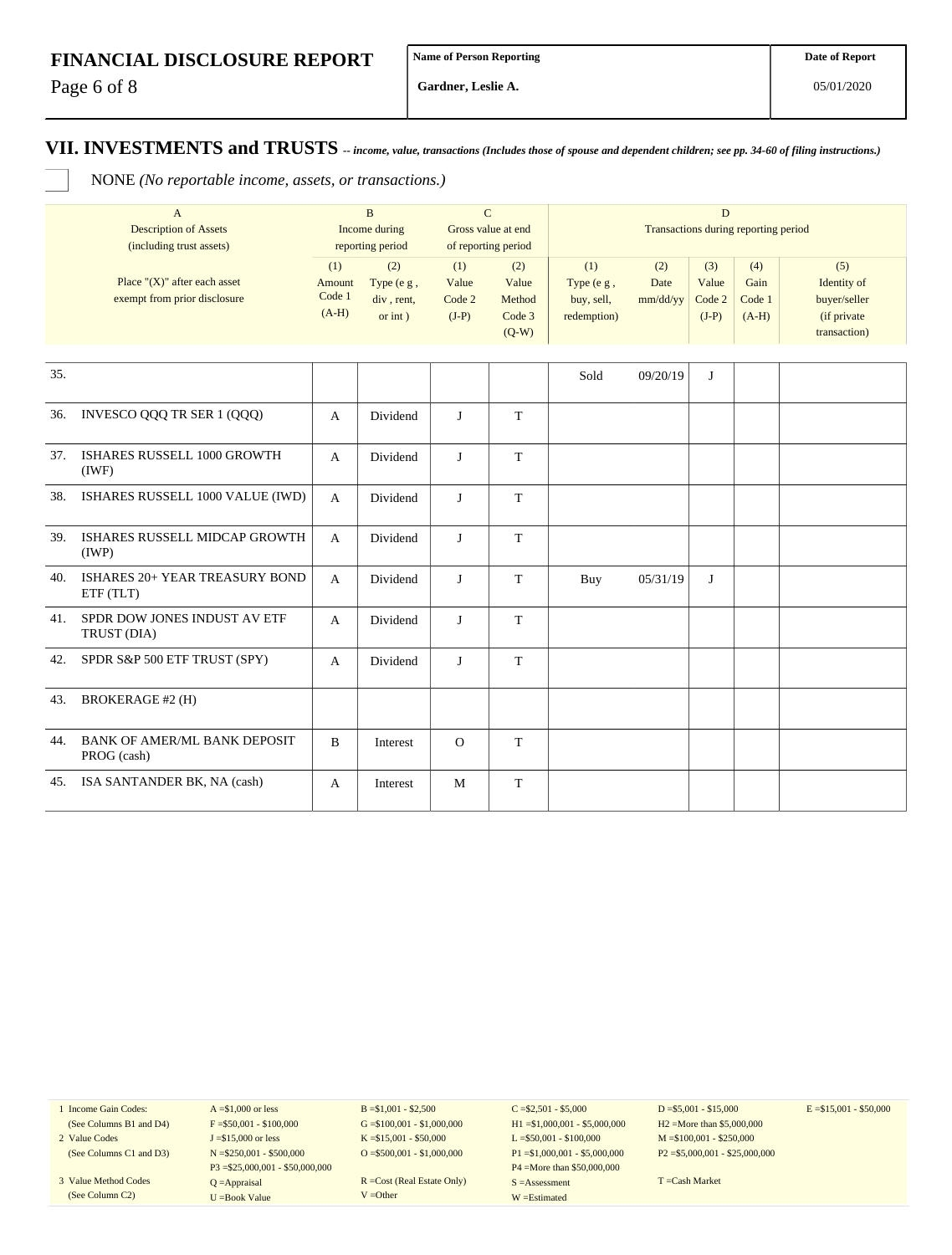Page 7 of 8

**Name of Person Reporting**

# **VIII. ADDITIONAL INFORMATION OR EXPLANATIONS.** *(Indicate part of report.)*

Part VII, Column B: Lines reflecting no income are so reported because none was attributed to those particular holdings during the reporting period, whether taxable, tax exempt, or tax deferred, or because the investments do not allocate income to individual holdings, but instead are credited only in unit value, per page 42 of the filing instructions.